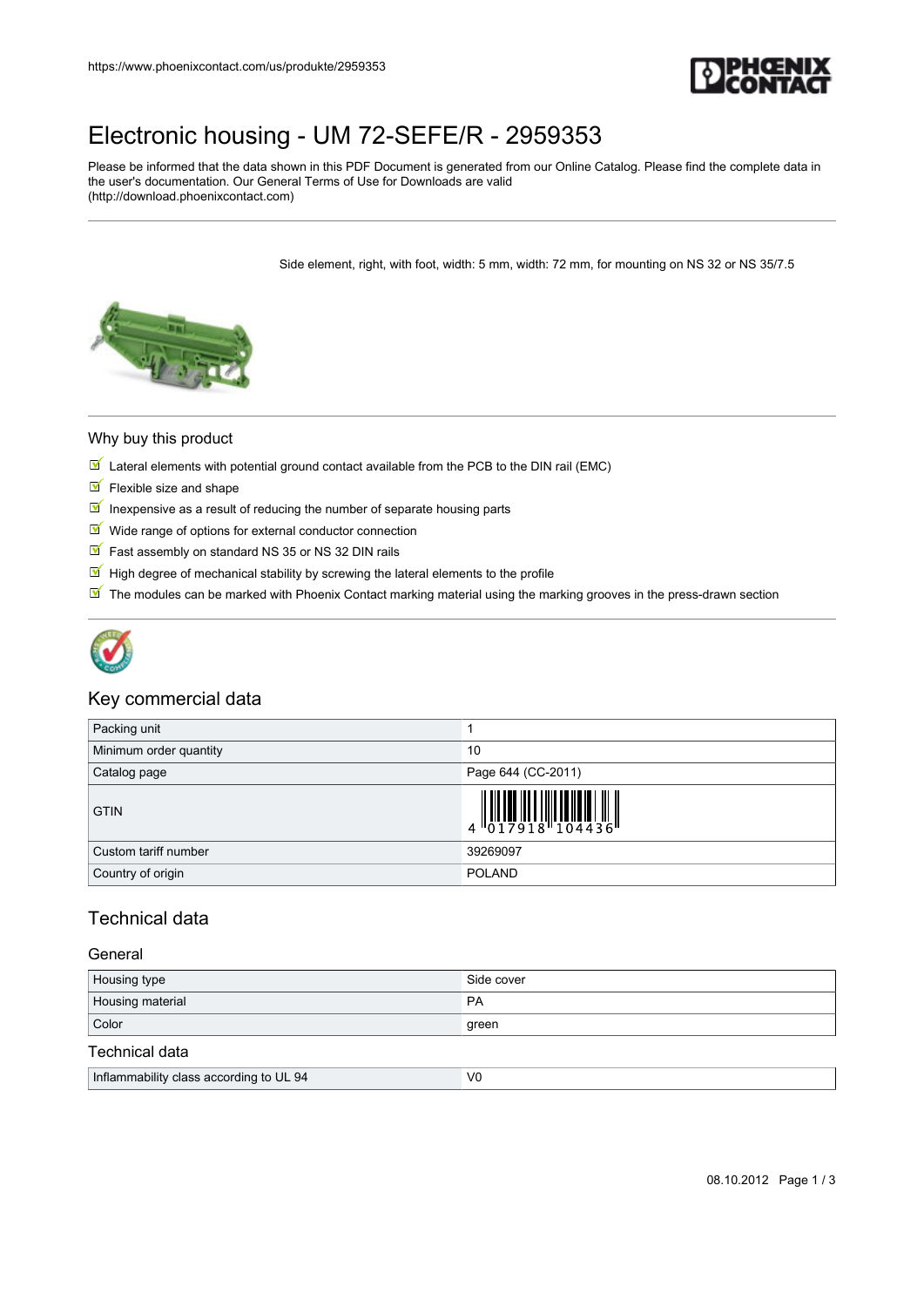

# [Electronic housing - UM 72-SEFE/R - 2959353](https://www.phoenixcontact.com/us/produkte/2959353)

## **Classifications**

### eclass

| eCl@ss 4.0 | 27180401 |
|------------|----------|
| eCl@ss 4.1 | 27180401 |
| eCl@ss 5.0 | 27180506 |
| eCl@ss 5.1 | 27180506 |
| eCl@ss 6.0 | 27180802 |
| eCl@ss 7.0 | 27182701 |

#### etim

| <b>ETIM 2.0</b> | EC001031 |
|-----------------|----------|
| <b>ETIM 3.0</b> | EC001031 |
| <b>ETIM 4.0</b> | EC001031 |
| <b>ETIM 5.0</b> | EC000721 |

#### unspsc

| UNSPSC 6.01          | 31261501 |
|----------------------|----------|
| <b>UNSPSC 7.0901</b> | 31261501 |
| UNSPSC 11            | 31261501 |
| <b>UNSPSC 12.01</b>  | 31261501 |
| UNSPSC 13.2          | 31261501 |

## Approvals

Approvals

#### Approvals

UL Recognized

Ex Approvals

Approvals submitted

#### Approval details

UL Recognized **TN** 

Drawings